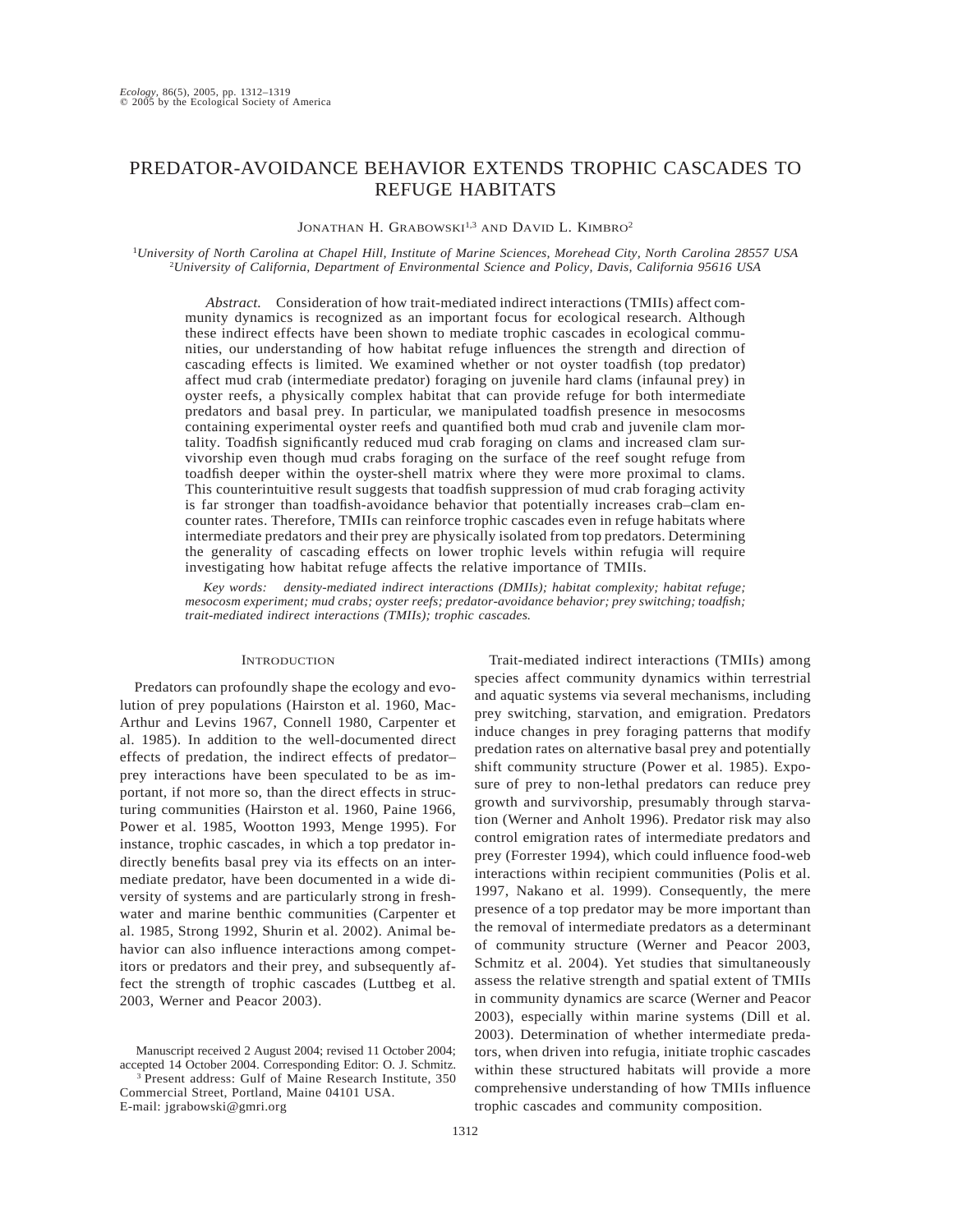Habitat complexity creates refuge for lower trophic levels by reducing predator efficiency, explaining why these refuge habitats often support dense assemblages of prey (Crowder and Cooper 1982). Thus, the existence of habitat refugia can disrupt predator–prey interactions and subsequently attenuate the strength of density-mediated indirect interactions (DMIIs) (Werner and Peacor 2003). When intermediate predators seek refuge in response to top predators, this behavioral effect can initiate cascading TMIIs within refuge habitats if intermediate predators shift to foraging predominately within the refuge habitat. For instance, Schmitz (1998) demonstrated that when terrestrial herbivores relocate to safer plant species, top predators have a negative indirect effect on these plant species that create refuge. Alternatively, intermediate predators that seek shelter within a refuge habitat may continue to respond to the risk of predation by reducing foraging activity. In this scenario, the TMII would continue to have a net positive effect on prey within the refuge habitat because predator avoidance behavior would extend within the sheltered habitat. Although both alternatives predict that TMIIs should be much stronger than DMIIs and consequently structure communities within refuge habitats, the net outcome of top predators on basal prey within refugia depends upon the behavioral responses of intermediate predators.

Oyster reefs are biogenic habitats that create physical complexity and vertical relief as each new generation of oysters settles on the foundation created by previous generations. The resultant reef habitat is a complex shell matrix that supports dense assemblages of sessile and mobile invertebrates (Arve 1960, Wells 1961, Coen et al. 1999, Lenihan et al. 2001). Mud crabs (*Panopeus herbstii*), a prevalent intermediate predator on oyster reefs, utilize this prey-rich habitat as refuge and foraging grounds. Mud crabs have been shown to be important consumers of juvenile oysters (*Crassostrea virginica*) (McDermott and Flower 1952) and ribbed mussels (*Geukensia demissa*) (Seed 1980) on the surface of the reef as well as of juvenile hard clams (*Mercenaria mercenaria*) within the shell matrix and in adjacent mud bottom (Whetstone and Eversole 1978, Micheli and Peterson 1999, Grabowski and Powers 2004). Mac-Donald (1940) and McDermott and Flower (1952) found that mud crabs prefer oysters, while Silliman et al. (2004) found that mud crab foraging patterns are proportional to local prey densities. Mud crabs should forage more effectively on juvenile oysters in the absence of crab predators because they are often extremely dense (mean =  $14\,667$  oysters/m<sup>2</sup>; Bahr and Lanier 1981) on the surface of the reef where reduced complexity should increase crab foraging efficiency by reducing prey search time. On the contrary, juvenile hard clams and other subsurface bivalves are at much lower densities (mean =  $284$  non-oyster bivalves/m<sup>2</sup>; Grabowski 2002) than oysters and are imbedded between sediments and shell material below the surface of the

reef, which should reduce mud crab foraging efficiency. The oyster toadfish (*Opsanus tau*) is a common consumer of mud crabs (Schwartz and Dutcher 1963, Wilson et al. 1982) that reduces mud crab consumption of juvenile oysters on oyster reefs (Grabowski 2004). Toadfish indirectly benefit juvenile oysters primarily by inducing mud crabs foraging on the surface of the reef to seek shelter within the shell matrix, thereby potentially influencing interactions among mud crabs and other prey species.

In this study, we experimentally tested if toadfish influence mud crab foraging on alternative prey in a refuge habitat. More specifically, we manipulated toadfish presence and quantified mud crab consumption of juvenile hard clams. We predicted that the threat of toadfish predation could result in mud crabs consuming more juvenile hard clams if toadfish-avoidance behavior (i.e., relocating deeper within the shell matrix) increases encounter rates between mud crabs and hard clams (Fig. 1). Thus, toadfish may induce mud crabs to switch from foraging on juvenile oysters near the surface of the reef to juvenile hard clams within the interstices of the reef. Alternatively, toadfish could indirectly benefit juvenile hard clams if the presence of toadfish reduces mud crab foraging on all prey. In such a scenario, reductions in mud crab foraging by toadfish would outweigh movement of mud crabs deeper within the shell matrix and closer to infaunal prey. Toadfish would therefore be indirectly benefiting both exposed prey on the surface and sheltered prey within the reef because the trophic cascade would pervade even within the habitat shelter where toadfish are not effective foragers on mud crabs. A third possibility is that toadfish simply reduce the number of mud crabs by direct consumption, resulting in fewer mud crabs and less predation on oysters and clams. We manipulated top-predator presence and observed mud crab migratory behavior to determine how DMIIs and TMIIs affect trophic cascades within refuge habitats.

## MATERIALS AND METHODS

We conducted a mesocosm experiment at the University of North Carolina–Institute of Marine Sciences laboratory in Morehead City, North Carolina, USA, in the fall of 1999 to test how toadfish affect mud crab consumption of juvenile hard clams. We submerged twelve cylindrical, plastic pools (1.7 m wide  $\times$  0.3 m tall) within a concrete tank (6  $\times$  9  $\times$  1.2 m) that was continuously pumped with unfiltered seawater from Bogue Sound, North Carolina (0.27–0.29 l/s), maintaining a constant depth of 1.2 m. Each individual pool was enclosed with a 6-mm mesh plastic fence that extended from the top of the pool to 20 cm above the water surface. Mesocosms were covered with 10-mm mesh bird netting to prevent fish and crabs from escaping.

We manipulated toadfish presence and quantified both mud crab and juvenile clam mortality. Before con-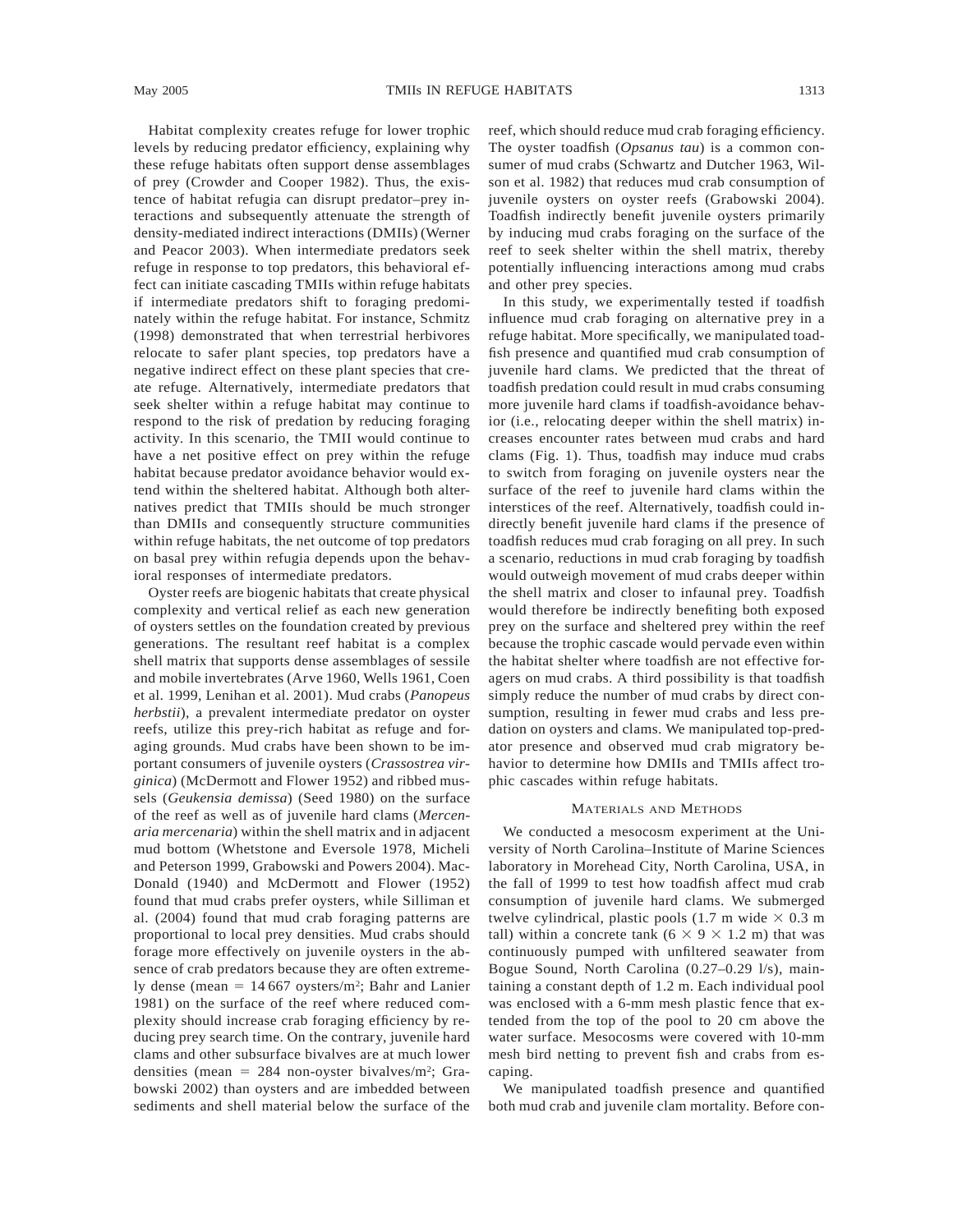

structing experimental reefs, 40 juvenile hard clams  $(13.2 \pm 0.2 \text{ mm}$  shell length [mean  $\pm$  1 se]) were systematically dispersed in the sediments in between the shell and sand using a  $0.25 \text{--} m^2$  gridded quadrat centered within each cylindrical pool. We then constructed a  $\sim$ 2-m<sup>2</sup> reef within each of the 12 pools by depositing twenty gallons of individual oyster shells. Oyster shells were placed on the sediment layer individually to avoid increasing clam mortality rates. Constructed reefs contained the vertical relief and physical complexity of shallow subtidal and intertidal natural oyster reefs, which typically extend upward off the bottom 10–50 cm in North Carolina. Clams were given 24 hours to adjust after adding sea water to the settling tank. Thirty mud crabs were placed in each pool, after which we added one toadfish to each of six randomly selected pools. Previous mesocosm experiments in this settling tank have demonstrated that mesocosms enclose all predators (Grabowski 2004). Preliminary trials determined that clam mortality rates are extremely low (i.e.,  $\langle 2\% \rangle$ ) in the absence of crab predators (J. H. Grabowski, *unpublished data*).

After six days the settling tank was drained in order to quantify mud crab and clam mortality. All shell and sediment material from beneath the oyster reef was sieved to maximize recovery of living and dead clams and mud crabs. We analyzed whether toadfish affected mud crab and juvenile hard clam survivorship using separate unpaired *t* tests. Only juvenile hard clam data required arcsine transformation to reduce heteroscedasticity (Underwood 1981).

In addition to quantifying mud crab and clam survivorship, we calculated crab consumption rates of

FIG. 1. Hypothesized indirect effects of toadfish on juvenile oysters and hard clams as a consequence of the influences of toadfish consumption of mud crabs (density-mediated) and toadfish modifications of mud crab behavior (trait-mediated) on mud crab–prey interactions. Solid lines indicate direct trophic interactions, dotted lines indicate direct behavioral modifications of mud crabs induced by toadfish, and dashed lines indicate a net indirect effect of toadfish on juvenile prey propagated by either a density- or trait-mediated interaction with mud crabs. Arrows indicate the direction and strength (arrow thickness) of the interaction among species pairs, and the sign indicates the net outcome. (a) Mud crabs forage on both prey species but predominately on juvenile oysters in the absence of toadfish predators. (b) Toadfish consume mud crabs, thereby reducing mud crab consumption of both prey species. (c) Toadfish induce mud crabs to forage deeper within the reef, in greater proximity to juvenile hard clams, thereby inducing mud crabs to consume more juvenile hard clams than in the absence of toadfish. (d) Under this alternative scenario, increased mud crab vigilance in the presence of toadfish results in reduced mud crab foraging on juvenile hard clams.

clams in order to partition the indirect effects of toadfish (direct removal of crabs vs. altered foraging activity) on clam survivorship (Grabowski 2004). Mud crab consumption rates of clams were quantified by determining the average number of clams eaten by crabs during the experimental trial and dividing it by the average number of crabs present during the experimental run. We analyzed if toadfish influence mud crab foraging rates with an unpaired *t* test. Toadfish effects on clams then were partitioned between direct removal of crabs by toadfish (density-mediated indirect interaction, DMIIs) and altered foraging behavior of crabs (trait-mediated indirect interactions, TMIIs).

Because toadfish indirectly benefited clams in this experiment, we calculated the actual number of clams released from mud crab predation when toadfish were present. Specifically, we subtracted the number of clams consumed by mud crabs with toadfish present from the number consumed by mud crabs in the absence of toadfish (actual release  $=$  direct removal and altered foraging behavior). We estimated how the direct removal of mud crabs (DMII) affects clam survivorship by determining the expected number of clams that should have been released from mud crab predation as a consequence of toadfish consuming mud crabs and lowering their densities (number of clams consumed per crab in the absence of toadfish multiplied by the average number of crabs consumed by toadfish during an experimental run). Using expected vs. actual clam release, we quantified the proportion of clams released from mud crab predation as a result of toadfish removal of mud crabs (DMII: expected/actual clam release) vs. from altered mud crab foraging behavior in the pres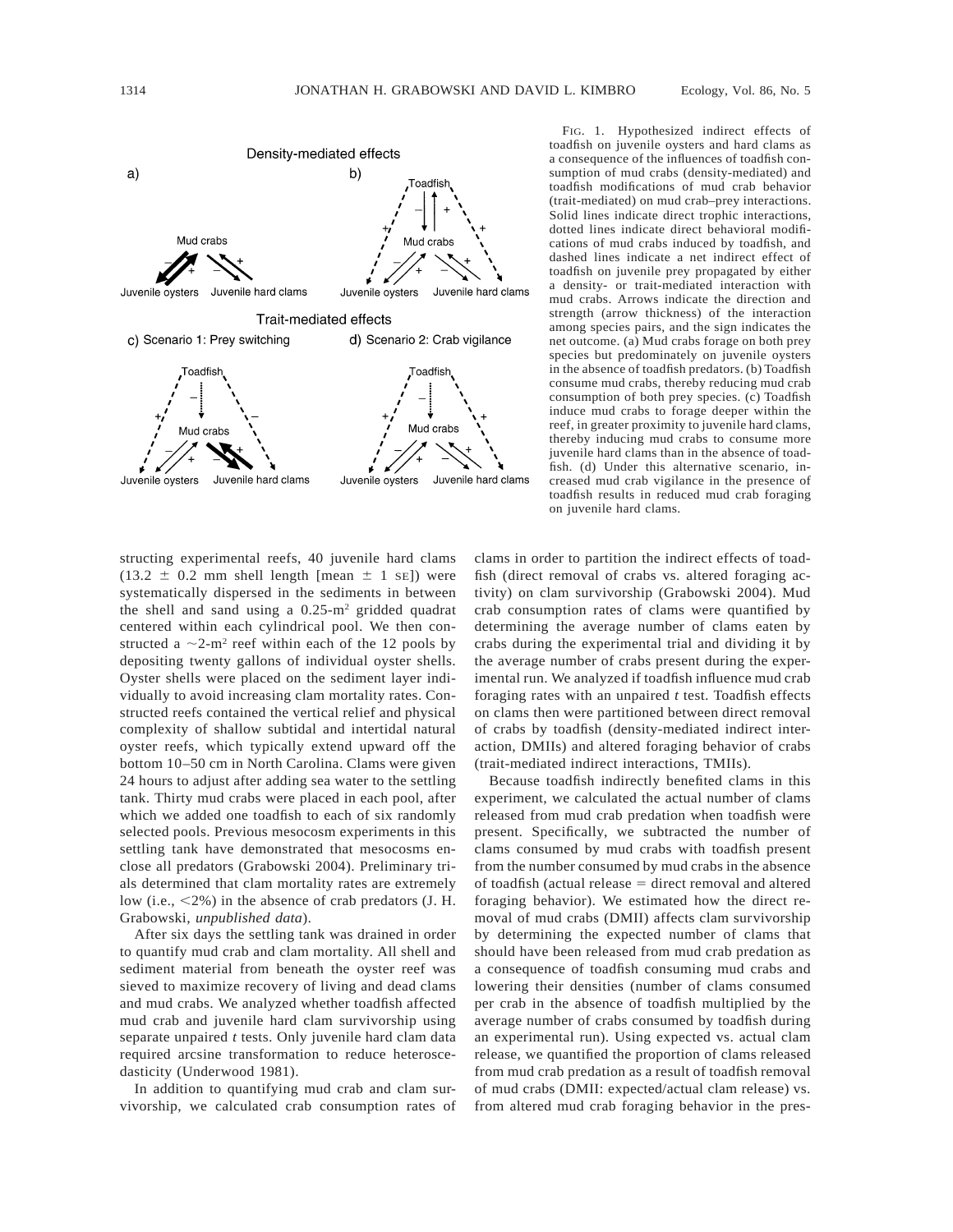ence of toadfish (TMII: [actual  $-$  expected]/actual clam release).

To determine if toadfish affect mud crab mobility within and around oyster reefs, a series of behavioral observations were conducted in the experimental tank setting described above in the fall of 1997. In addition to observing mud crab presence on the shell surface of experimental oyster reefs (see Grabowski 2004), mud crab movement was quantified in a subsequent trial. In order to conduct observations in the evening, phosphorescent stars (Star Glows [Illuminations, Derry, New Hampshire, USA]) were attached to the carapace of all mud crabs used in this experiment. Forty mud crabs with stars were added to each of eight pools (four with vs. four without toadfish) containing  $\sim 2-m^2$  experimental oyster reefs with juvenile oysters and crushed mussels. Behavioral observations were conducted in the evening when mud crabs typically are more active, for six consecutive days. The number of moving crabs was quantified after illuminating each pool with a 50-cm fluorescent light for 15 s every 10 min for 1 h during each night of the six-day trial. Each pool was observed for 30 s after it was illuminated to quantify the number of crabs that moved at least 5 cm during the observation period. All seven observations during each 1-h sampling period were averaged to obtain an estimate of the number of mobile crabs observed in each pool during the observational hour.

Because toadfish consumed mud crabs in the four toadfish-containing pools, crab observations were standardized by dividing the total number of mobile crabs by the average crab density within each pool to account for differences in mud crab mortality. A one-way repeated-measures ANOVA was conducted on the effect of toadfish on the total number of mobile crabs. Toadfish greatly reduced the number of visible crabs in comparison to pools without toadfish. Therefore, the number of mobile crabs was divided by the total number of visible crabs in each pool during each sampling period to account for differences in the number of visible crabs in each treatment. We conducted a second repeated-measures ANOVA on the effect of toadfish on the proportion of visible crabs that were mobile. For each analysis, Cochran's test for homogeneity of variance was conducted on all main effects (Underwood 1981). Because neither analysis violated the assumption of homogeneous variances, Student-Newman-Keuls (SNK) post hoc tests were conducted for all significant interaction terms and main effects with more than two levels (i.e., experimental day) (Day and Quinn 1989).

#### RESULTS

Toadfish did not significantly affect mud crab mortality. There was a slight trend of reduced mud crab survivorship in the presence of toadfish  $(t = 1.94, df)$  $= 10$ ,  $P = 0.081$ ). However, mud crab survivorship was consistently high (Fig. 2a), and toadfish reduced



FIG. 2. (a) Mud crab survival, (b) mud crab foraging rate, and (c) juvenile hard clam survival within oyster reefs in the presence vs. the absence of toadfish. Data are means and 1 SE;  $n = 6$  replicates. The *P* values presented are the results of unpaired *t* tests. Toadfish significantly reduced clam survivorship by decreasing mud crab foraging within oyster reefs.

mud crab survivorship by only 3.9%. Toadfish reduced crab foraging rates by 43.6% during the experiment  $(t = 3.97, df = 10, P = 0.003; Fig. 2b)$ , and significantly increased clam survivorship by 39.6%  $(t = 4.27,$ df = 10,  $P = 0.002$ ; Fig. 2c).

Partitioning of the indirect effects (direct removal of crabs vs. predator-avoidance behavior) of toadfish on juvenile clams determined that trait-mediated indirect interactions (TMIIs) accounted for 87.7% of the benefit to clams (Table 1). Prey depletion occurred in mesocosms without toadfish, so that mud crab consumption of clams in the absence of toadfish is probably underestimated. Therefore, TMIIs are likely larger than approximated in this study because even greater mud crab consumption of clams would have occurred in the ab-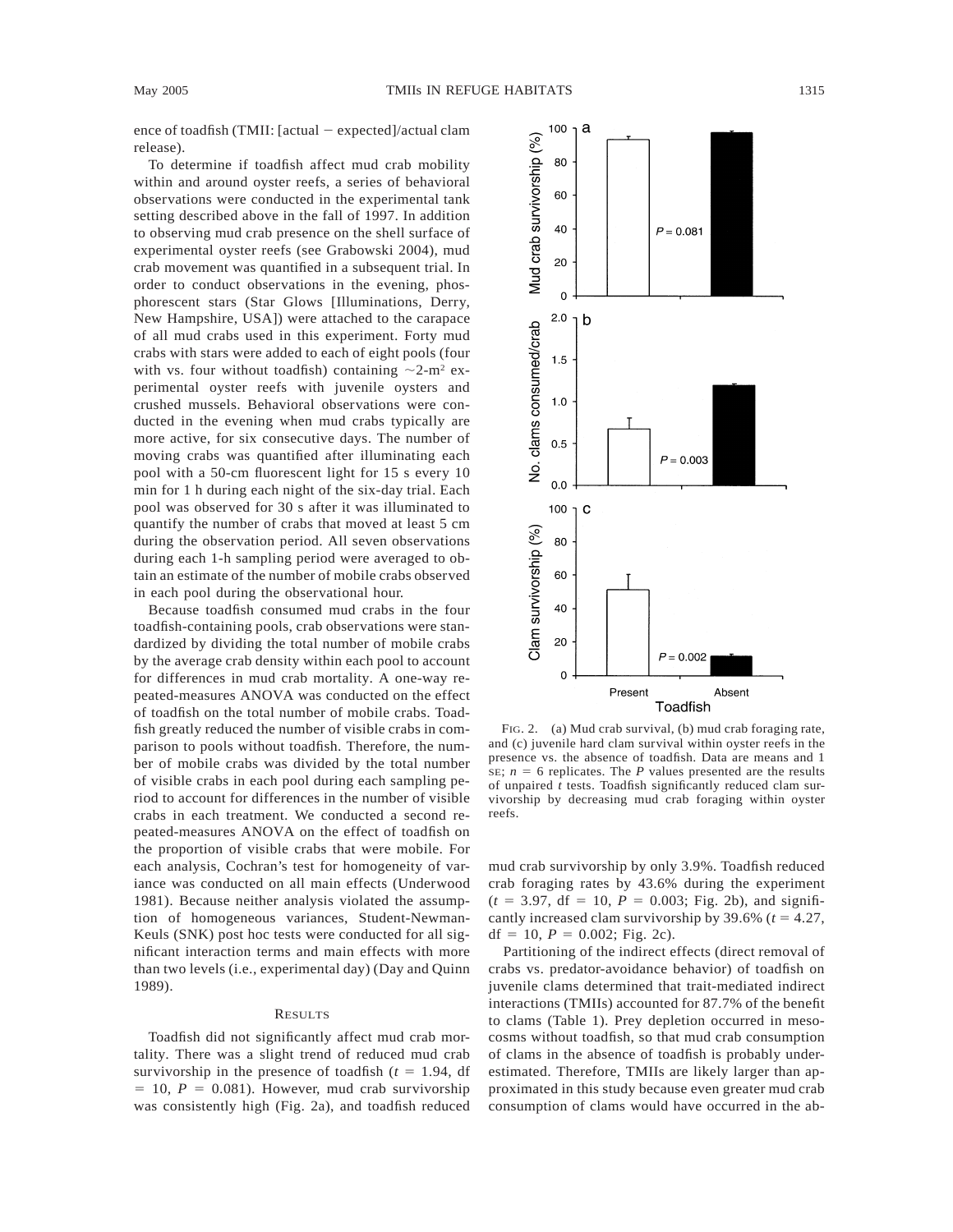|                         | Mud crab<br>feeding rate<br>$(clams\cdot crab^{-1}\cdot d^{-1})\dagger$ |                               |                | Toadfish effect                          |                                                                                        |
|-------------------------|-------------------------------------------------------------------------|-------------------------------|----------------|------------------------------------------|----------------------------------------------------------------------------------------|
| Toadfish<br>presence    |                                                                         | Clam release<br>(no. clams/d) |                | 1) Removal of crabs,<br>DMII; (expected/ | 2) Mud crab behavioral<br>change, TMII;<br>$\frac{1}{\text{actual} - \text{expected}}$ |
|                         |                                                                         | Expected <sup>†</sup>         | Actual         | actual clam release)                     | actual clam release)                                                                   |
| This study              |                                                                         |                               |                |                                          |                                                                                        |
| No toadfish             | 1.19(0.02)                                                              |                               |                |                                          |                                                                                        |
| Toadfish                | 0.67(0.13)                                                              | 1.20(0.32)                    | 15.83 (3.68)   | $12.3\%$ (6.0%)                          | 87.7% (6.0%)                                                                           |
| Corrected               |                                                                         |                               |                |                                          |                                                                                        |
| No toadfish<br>Toadfish | 4.27(0.49)<br>0.67(0.13)                                                | 4.61(1.59)                    | 108.50 (14.89) | $4.0\%$ $(1.0\%)$                        | 96.0% (1.0%)                                                                           |

TABLE 1. Partitioning the toadfish effects (direct removal of mud crabs [density-mediated] vs. reduced crab foraging activity [trait-mediated]) on the daily rates of clam mortality induced by mud crabs (i.e., mud crab foraging rates).

 $$ may have resulted in underestimated values of TMIIs in this study, estimates were corrected using crab foraging rates on juvenile hard clams from a similar study in which prey depletion did not occur (Grabowski and Powers 2004). Data are means with 1 SE in parentheses.

† Mud crab feeding rate is the average number of clams consumed per crab present per day during an experimental run. ‡ Expected clam release estimates the expected decrease in the average number of clams consumed per day by mud crabs as a function of lowered crab densities in the presence of fish. Expected clam release is calculated by multiplying the daily rate of crab removal of clams (i.e., mud crab foraging rate) in the absence of fish by the reduction in crab density induced by toadfish during an experimental run.

§ Actual clam release calculations measure the actual number of clams per day released from mud crab predation in the presence of toadfish. Actual release is calculated by subtracting the number of clams consumed by mud crabs with toadfish present from the number consumed by mud crabs in the absence of toadfish.

\ The percentage of toadfish indirect effects on clam mortality explained by toadfish removal of mud crabs.

¶ The percentage of toadfish indirect effects on clam mortality explained by toadfish-induced modifications in mud crab foraging behavior.

sence of toadfish relative to crab foraging rates in the presence of toadfish given the higher initial starting densities of clams. Recalculation of TMIIs, using crab foraging rates on juvenile hard clams in the absence of toadfish from a similar mesocosm experiment in which depletion did not occur (Grabowski and Powers 2004), determined that behavioral effects can account for up to 96.0% of the effects of toadfish on juvenile hard clams (Table 1).

Toadfish presence significantly reduced the total number of mobile crabs by almost an order of magnitude ( $F_{1,6} = 20.5$ ;  $P = 0.004$ ; Fig. 3a). Repeatedmeasures ANOVA revealed that the interaction between toadfish and experimental day was not significant  $(F_{5,30} = 1.0; P = 0.43)$ . Experimental day also affected the total number of crabs that were mobile ( $F_{5,30} = 2.9$ ;  $P = 0.03$ ; Fig. 3b). Specifically, slightly more crabs were mobile during the second than the final experimental day of the six-day trial. All other pair-wise comparisons of experimental days did not differ from each other. Toadfish presence also significantly reduced the proportion of visible crabs that were mobile by 67.9%  $(F_{1,6} = 71.8; P = 0.0001; Fig. 3c)$ . Finally, neither experimental day ( $F_{5,30} = 2.0$ ;  $P = 0.11$ ) nor the interactions between toadfish and experimental day  $(F_{5,30})$  $= 0.5; P = 0.81$ ) significantly affected the proportion of visible crabs that were mobile.

## **DISCUSSION**

This study examined how habitat refugia influence the strength and direction of density-mediated indirect interactions (DMIIs) and trait-mediated indirect interactions (TMIIs) in oyster-reef communities. Toadfish indirectly benefited juvenile hard clams within the subsurface shell layers of the oyster reef that also provides shelter for mud crabs from toadfish. Thus toadfish increased clam survivorship even though they induced crabs to spend proportionally more time within the shell matrix in greater proximity to hard clams. This counterintuitive result can be partially explained by examining the effects of toadfish on mud crab behavior. In addition to inducing mud crabs to predominately utilize the protected subsurface layers of the oyster reef (Grabowski 2004), toadfish decrease mud crab mobility (Fig. 3). Reduced crab mobility within the shell layer should decrease encounters between mud crabs and clams and counteract increased proximity of mud crabs and juvenile hard clams as a consequence of toadfish inducing mud crabs to forage less on the surface of the reef. Partitioning the strength of DMIIs vs. TMIIs in this system determined that increased clam survival was a result of toadfish-induced changes in mud crab behavior rather than toadfish consumption of mud crabs. Toadfish indirectly benefit juvenile hard clams primarily by reducing mud crab foraging activity within the shell refuge even though the risk of predation by toadfish is largely reduced for mud crabs. This experiment illustrates that conceptual models of foodweb dynamics must carefully consider the pervasiveness and strength of behavioral mechanisms, especially within structured habitats that provide shelter from top predators.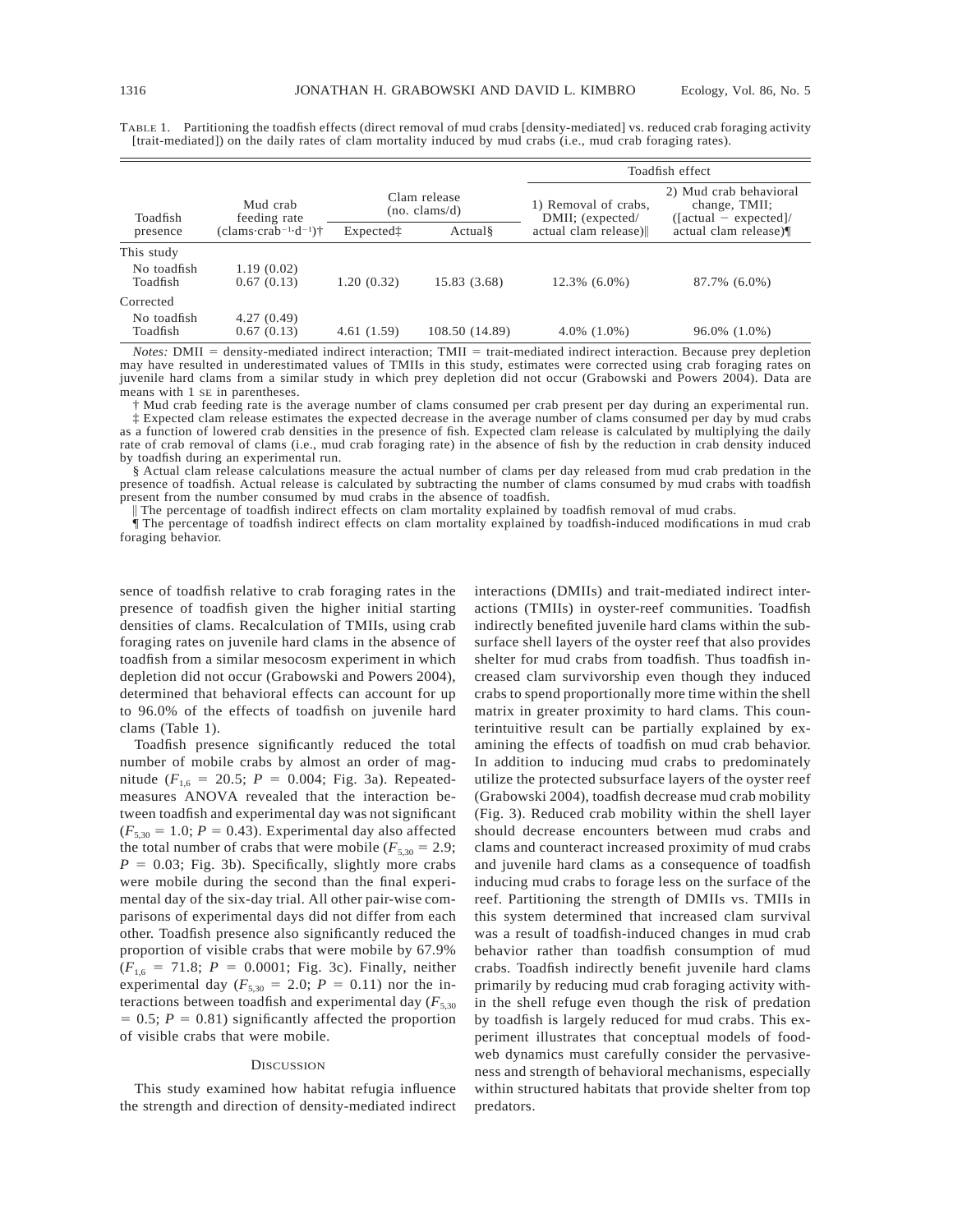Increased crab–clam proximity coinciding with reduced crab foraging rates could be a consequence of how mud crabs locate their prey. Mud crabs utilize chemical cues to search for and locate their prey. Bivalves release scent plumes via their excurrent siphons, which extend upward towards the surface of the oyster reef. Crabs at the surface of the reef should encounter clam scent plumes more frequently than when buried within the reef, thereby increasing crab foraging efficiency. Predators that induce crabs to hide within the reef should further reduce crab detection of clams because increased habitat complexity reduces foraging efficiency by increasing the search time required to locate prey (Crowder and Cooper 1982). Therefore, intermediate predators that forage more effectively at the fringes of habitat patches may not forage as efficiently on prey within highly structured habitats when induced to hide within these patches even though they could be more proximal to their prey.

Species interactions often occur across ecological boundaries such as microhabitats, ecotones, and ecosystems, and can consequently influence community dynamics at several spatial scales. Predator risk influences habitat selection by prey, which often select less optimal foraging habitats to reduce predator encounter rates (Werner et al. 1983). In addition to influencing the behavior of their prey, predators can indirectly influence community dynamics within the refuge habitats in which their prey species relocate. When utilizing refugia to avoid predation, intermediate predators often refocus their foraging efforts on local prey within the sheltered habitats (Micheli 1997, Schmitz 1998, Schmitz et al. 2004). However, we found that movement of mud crabs into refuge habitats seemingly does not result in compensatory responses among prey resources (i.e., intermediate predators shifting from prey on the reef surface to subsurface prey resources) on oyster reefs. Initiation of prey switching within refuge habitats may necessitate that intermediate predators are capable of perceiving when their risk of being consumed is reduced (Grabowski 2004) or that intermediate predators can locate prey effectively when confined within the refuge habitat.

Within oyster-reef communities, toadfish generally release bivalve prey from mud crab predation. In addition, cascading effects of TMIIs on infaunal prey are much stronger than DMIIs initiated by toadfish consumption of mud crabs. Several of the limited number of studies that partition the relative strength of TMIIs and DMIIs suggest that behavior effects are greater than density effects (Huang and Sih 1991, Wissinger and McGrady 1993, Peacor and Werner 2001), though interactions among these effects can occur as a consequence of changes in behavior affecting resource levels (Werner and Peacor 2003). We may have overestimated the relative importance of TMIIs in this study because of the short experimental duration. If energy depletion eventually induces riskier behavior to locate



FIG. 3. Behavioral response of mud crabs to the presence of toadfish. Data are means and 1 SE; the *P* values presented are the results of repeated-measures ANOVA. The effect of (a) toadfish ( $n = 4$  replicates) and (b) experimental day ( $n =$ 8 replicates) on the total percentage of mobile mud crabs in the enclosures. (c) The effect of toadfish on the percentage of mud crabs visible during observations that were moving  $(n = 4$  replicates).

resources (Lima 1998), toadfish consumption of mud crabs and subsequent DMIIs on hard clams may be underestimated. However, mud crabs did consume prey in this study when toadfish are present, albeit at a lower rate than in their absence, so that it is unclear whether mud crabs are starving in the presence of toadfish. This study may have also overestimated the relative importance of TMIIs if mud crabs increase their clam consumption rates after a toadfish emigrates from a particular reef patch to compensate for recently reduced foraging rates. Yet toadfish are lie-and-wait predators that are territorial, so that compensatory responses would have to be very severe to counteract toadfishinduced behavioral effects that reduce crab foraging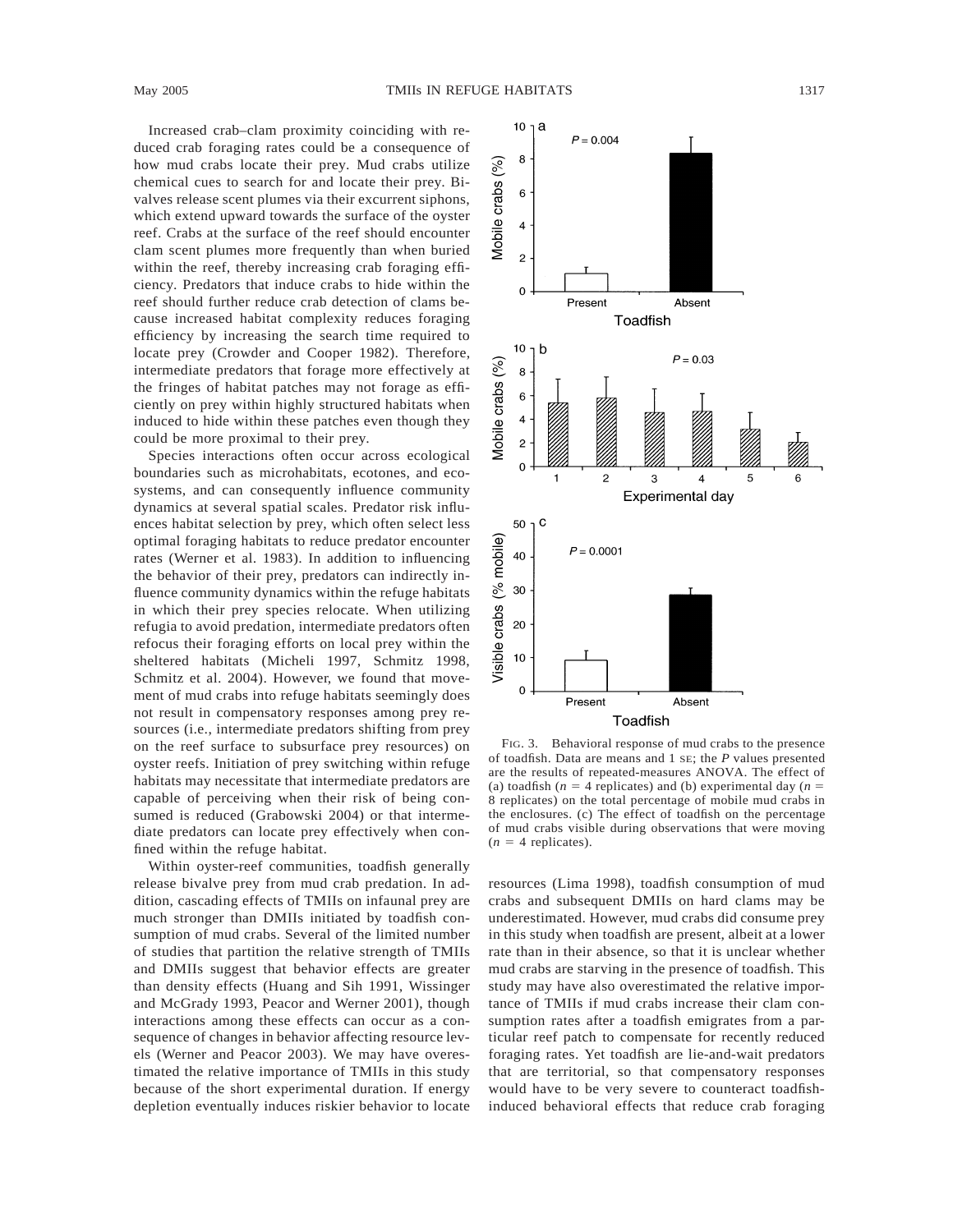rates. In systems with seek-and-pursue predators, compensatory responses after non-lethal predatory encounters cease may dampen the relative importance of TMIIs. Future investigations of TMIIs should include partial-predator treatments to account for whether temporal variation in predatory presence influences the relative strength of TMIIs.

Refugia are a common facet of almost all ecosystems with both ecological and evolutionary significance for how we understand population dynamics and community structure (Huffaker 1958, Vermeij 1986, Pfister and Hay 1988, Caley and St John 1996). Relocation or aggregation of an intermediate predator species could initiate a trophic cascade within the recipient refuge habitat (Polis et al. 1997), illustrating the importance of considering how predators influence prey behavior, their distribution, and resultant community dynamics. In this study, toadfish benefit juvenile clams despite inducing crabs to primarily utilize a portion of the reef that is inaccessible to toadfish and in greater proximity to clams. Whether reduced foraging activity as a response to the presence of top predators is typical within refuge habitats will require a more exhaustive examination of how predator-induced behavioral responses affect interactions between intermediate predators and their prey. However, top predators should benefit basal prey in refuge habitats if intermediate predators remain vigilant because they are incapable of perceiving that the risk of being consumed by top predators is reduced or intermediate predators are less efficient foragers when confined to the refuge habitat. Partitioning the relative strength and direction of differing TMIIs and DMIIs within habitat refuges more definitively will require an understanding of how top predators affect intermediate prey density, habitat use, foraging activity, and encounter rates with their prey. Quantifying these processes is useful to determine whether aggregation of intermediate predators within refuge habitats to avoid top predators benefits or negatively impacts lower trophic levels.

#### **ACKNOWLEDGMENTS**

We would like to thank M. Dolan, R. Hughes, B. Tesh, D. Evans, and A. Whichard for assistance with the experiment. R. Hughes and T. Grosholz provided comments on the initial manuscript. Financial support was provided for this project by the NOAA-NERRS Graduate Research Fellowship Program (NOAA award number 97-040-NOC) and the North Carolina-Fishery Resource Grant Program (FRG Project number 97-EP-06).

#### LITERATURE CITED

- Arve, J. 1960. Preliminary report on attracting fish by oystershell planting in Chincoteague Bay, Maryland. Chesapeake Science **1**:58–65.
- Bahr, L. M., and W. P. Lanier. 1981. The ecology of intertidal oyster reefs of the South Atlantic Coast: a community profile. FWS/OBS-81/15. U.S. Fish and Wildlife Service, Washington, D.C., USA.
- Caley, M. J., and J. St John. 1996. Refuge availability structures assemblages of tropical reef fishes. Journal of Animal Ecology **65**:414–428.
- Carpenter, S. R., J. F. Kitchell, and J. R. Hodgson. 1985. Cascading trophic interactions and lake productivity. BioScience **35**:634–639.
- Coen, L. D., M. W. Luckenbach, and D. L. Breitburg. 1999. The role of oyster reefs as essential fish habitat: a review of current knowledge and some new perspectives. American Fisheries Society Symposium **22**:438–454.
- Connell, J. H. 1980. Diversity and the coevolution of competitors, or the ghost of competition past. Oikos **35**:131– 138.
- Crowder, L. B., and W. E. Cooper. 1982. Habitat structural complexity and the interaction between bluegills and their prey. Ecology **63**:1802–1813.
- Day, R. W., and G. P. Quinn. 1989. Comparisons of treatments after an analysis of variance in ecology. Ecological Monographs **59**:433–463.
- Dill, L. M., M. R. Heithaus, and C. J. Walters. 2003. Behaviorally mediated indirect interactions in marine communities and their conservation implications. Ecology **84**: 1151–1157.
- Forrester, G. E. 1994. Influences of predatory fish on the drift dispersal and local density of stream insects. Ecology **75**: 1208–1218.
- Grabowski, J. H. 2002. The influence of trophic interactions, habitat complexity, and landscape setting on community dynamics and restoration of oyster reefs. Dissertation. University of North Carolina, Chapel Hill, North Carolina, USA.
- Grabowski, J. H. 2004. Habitat complexity disrupts predator– prey interactions but not the trophic cascade on oyster reefs. Ecology **85**:995–1004.
- Grabowski, J. H., and S. P. Powers. 2004. Habitat complexity mitigates trophic transfer on oyster reefs. Marine Ecology Progress Series **277**:291–295.
- Hairston, N. G., F. E. Smith, and L. B. Slobodkin. 1960. Community structure, population control, and competition. American Naturalist **94**:421–425.
- Huang, C., and A. Sih. 1991. Experimental studies on direct and indirect interactions in a three trophic-level stream system. Oecologia **85**:530–536.
- Huffaker, C. B. 1958. Experimental studies on predation: dispersion factors and predator–prey oscillations. Hilgardia **27**:343–383.
- Lenihan, H. S., C. H. Peterson, J. E. Byers, J. H. Grabowski, G. W. Thayer, and D. R. Colby. 2001. Cascading of habitat degradation: oyster reefs invaded by refugee fishes escaping stress. Ecological Applications **11**:764–782.
- Lima, S. L. 1998. Stress and decision making under the risk of predation: recent developments from behavioral, reproductive, and ecological perspectives. Advances in the Study of Behavior **27**:215–290.
- Luttbeg, B., L. Rowe, and M. Mangel. 2003. Prey state and experimental design affect relative size of trait- and density-mediated indirect effects. Ecology **84**:1140–1150.
- MacArthur, R., and R. Levins. 1967. The limiting similarity, convergence, and divergence of coexisting species. American Naturalist **101**:377–385.
- MacDonald, H. 1940. Animal associations of oysters at Beaufort, North Carolina. Thesis. Duke University, Durham, North Carolina, USA.
- McDermott, J. J., and F. B. Flower. 1952. Preliminary studies of the common mud crabs on oyster beds of Delaware Bay. National Shellfisheries Association Convention Address **1952**:47–50.
- Menge, B. A. 1995. Indirect effects in marine rocky intertidal interaction webs: patterns and importance. Ecological Monographs **65**:21–74.
- Micheli, F. 1997. Effects of predator foraging behavior on patterns of prey mortality in marine soft bottoms. Ecological Monographs **67**:203–224.